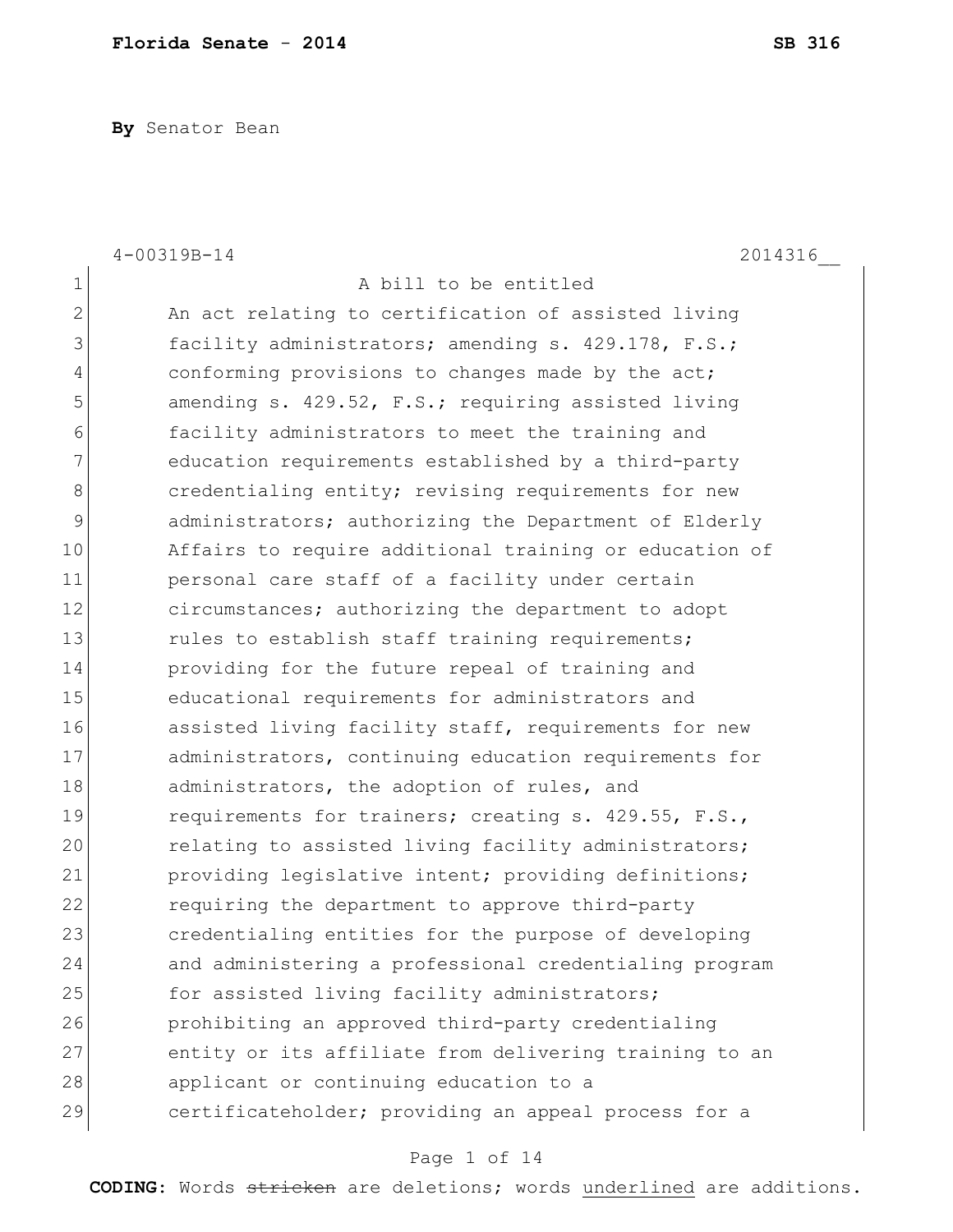|    | $4 - 00319B - 14$<br>2014316                                    |
|----|-----------------------------------------------------------------|
| 30 | decision that denies initial certification or that              |
| 31 | takes adverse action on a continued certification;              |
| 32 | requiring an administrator to be certified by a third-          |
| 33 | party credentialing entity; providing that an assisted          |
| 34 | living facility licensee that fails to employ a                 |
| 35 | certified administrator is subject to an                        |
| 36 | administrative fine; providing an exemption for an              |
| 37 | administrator licensed under part II of ch. 468, F.S.;          |
| 38 | requiring an approved third-party credentialing entity          |
| 39 | to establish a process for certifying persons who meet          |
| 40 | certain qualifications; requiring an approved third-            |
| 41 | party credentialing entity to establish core                    |
| 42 | competency requirements according to nationally                 |
| 43 | recognized certification and psychometric standards;            |
| 44 | requiring a third-party credentialing entity to meet            |
| 45 | certain certification program requirements; requiring           |
| 46 | a third-party credentialing entity to set certain               |
| 47 | fees; providing effective dates.                                |
| 48 |                                                                 |
| 49 | Be It Enacted by the Legislature of the State of Florida:       |
| 50 |                                                                 |
| 51 | Section 1. Effective July 1, 2015, paragraphs (a) and (b)       |
| 52 | of subsection (2) of section 429.178, Florida Statutes, are     |
| 53 | amended to read:                                                |
| 54 | 429.178 Special care for persons with Alzheimer's disease       |
| 55 | or other related disorders.-                                    |
| 56 | (2) (a) An individual who is employed by a facility that        |
| 57 | provides special care for residents with Alzheimer's disease or |
| 58 | other related disorders, and who has regular contact with such  |

# Page 2 of 14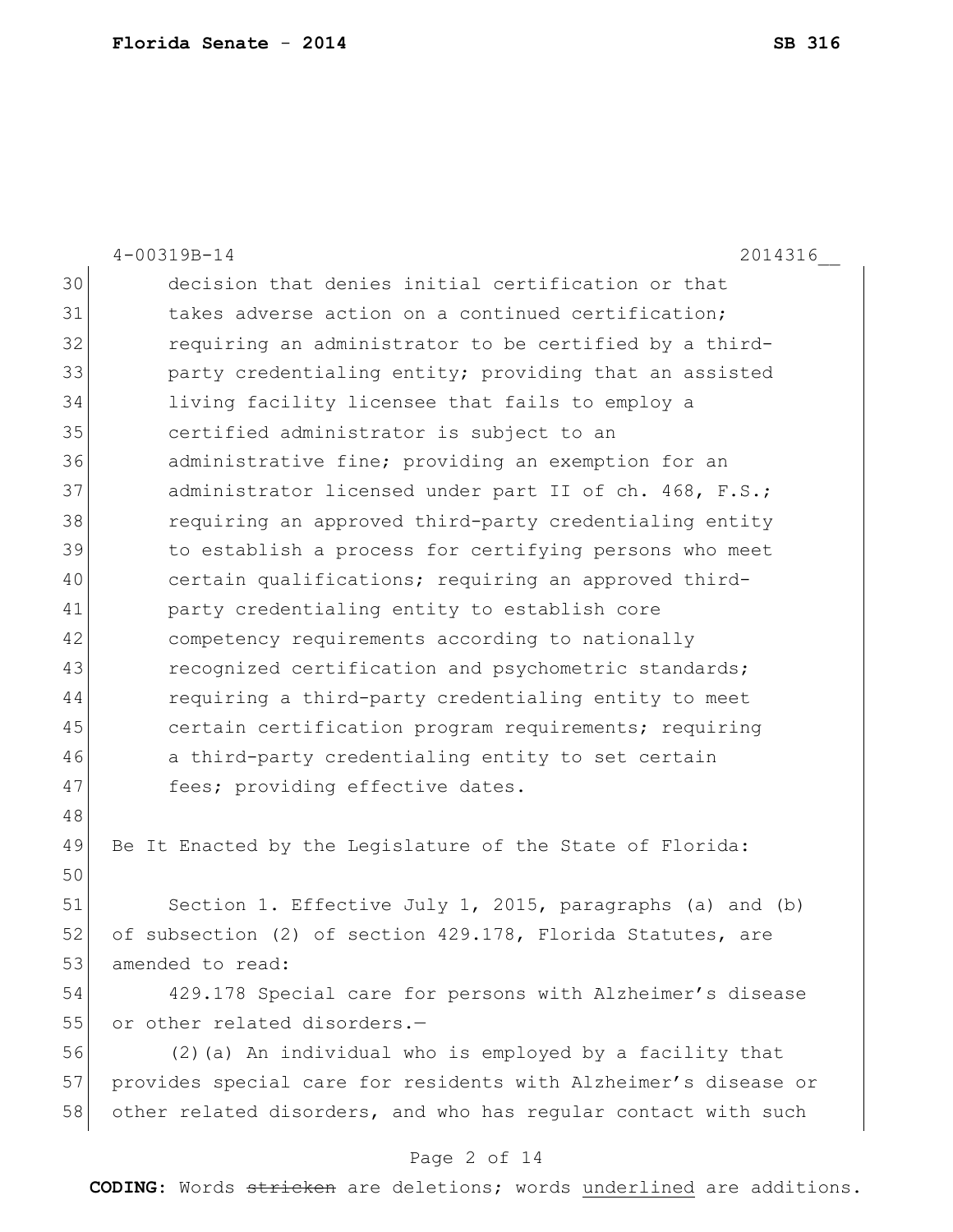|    | $4 - 00319B - 14$<br>2014316                                     |
|----|------------------------------------------------------------------|
| 59 | residents, must complete up to 4 hours of initial dementia-      |
| 60 | specific training developed or approved by the department. The   |
| 61 | training must shall be completed within 3 months after beginning |
| 62 | employment and shall satisfy the core training requirements of   |
| 63 | $-429.52(2)(q)$ .                                                |
| 64 | (b) A direct caregiver who is employed by a facility that        |
| 65 | provides special care for residents with Alzheimer's disease or  |
| 66 | other related disorders, and who provides direct care to such    |
| 67 | residents, must complete the required initial training and 4     |
| 68 | additional hours of training developed or approved by the        |
| 69 | department. The training must shall be completed within 9 months |
| 70 | after beginning employment and shall satisfy the core training   |
| 71 | requirements of s. $429.52(2)(q)$ .                              |
| 72 | Section 2. Section 429.52, Florida Statutes, is amended to       |
| 73 | read:                                                            |
| 74 | 429.52 Staff training and educational programs; core             |
| 75 | educational requirement.-                                        |
| 76 | (1) Administrators and other assisted living facility staff      |
| 77 | must meet minimum training and education requirements            |
| 78 | established by the Department of Elderly Affairs by rule. This   |
| 79 | training and education is intended to assist facilities to       |
| 80 | appropriately respond to the needs of residents, to maintain     |
| 81 | resident care and facility standards, and to meet licensure      |
| 82 | requirements. Effective July 1, 2015, administrators must meet   |
| 83 | the minimum training and education requirements established      |
| 84 | under s. 429.55.                                                 |
| 85 | (2) The department, in conjunction with the agency and           |
| 86 | providers, shall develop a competency test. The department shall |
| 87 | determine establish a competency test and the a minimum required |

# Page 3 of 14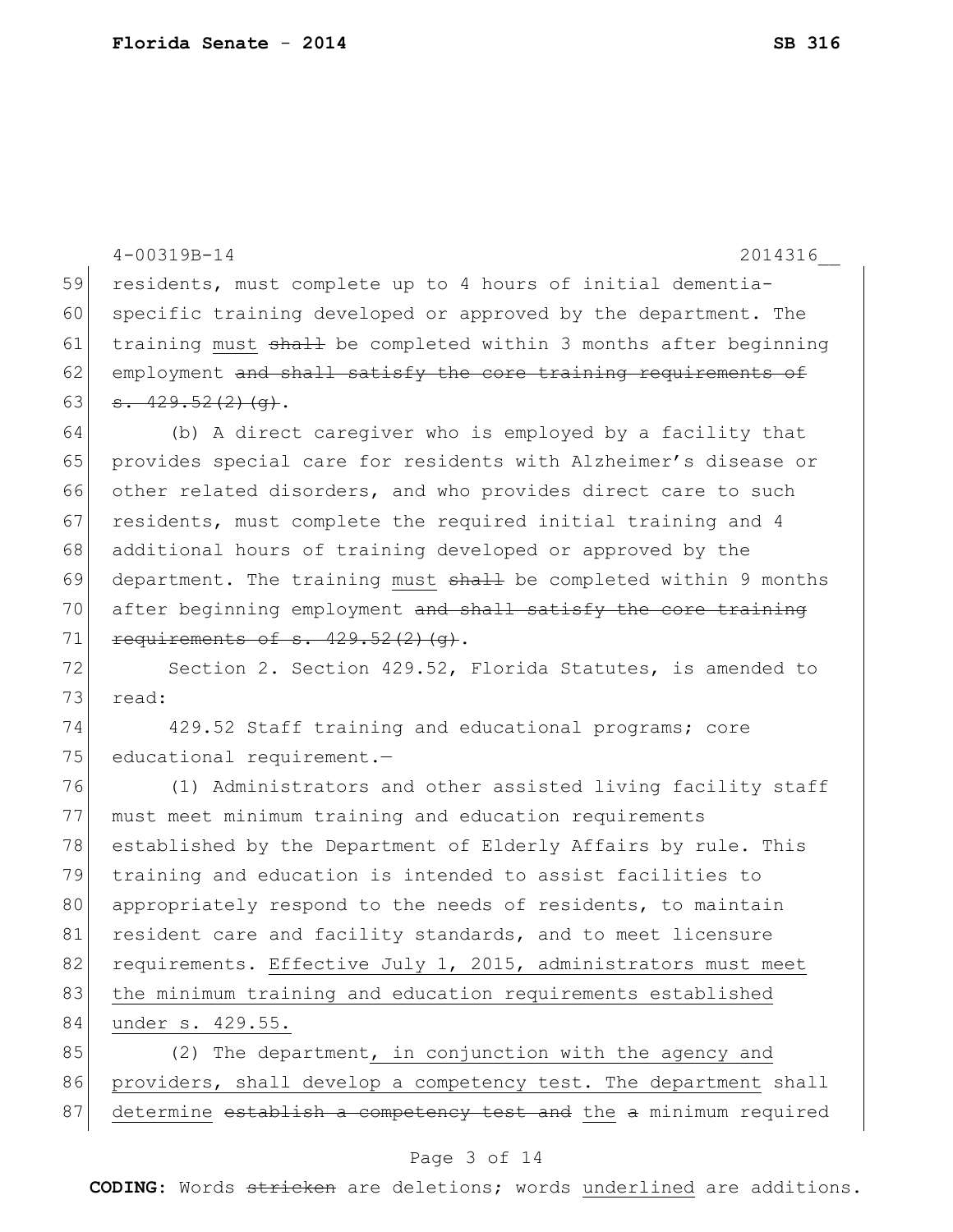|     | $4 - 00319B - 14$<br>2014316                                     |
|-----|------------------------------------------------------------------|
| 88  | score indicating to indicate successful completion of the        |
| 89  | training and educational requirements. The competency test must  |
| 90  | be developed by the department in conjunction with the agency    |
| 91  | and providers. The required training and education must cover at |
| 92  | least the following topics:                                      |
| 93  | (a) State law and rules relating to assisted living              |
| 94  | facilities.                                                      |
| 95  | (b) Resident rights and identifying and reporting abuse,         |
| 96  | neglect, and exploitation.                                       |
| 97  | (c) Special needs of elderly persons, persons who have with      |
| 98  | mental illness, and persons who have with developmental          |
| 99  | disabilities and how to meet those needs.                        |
| 100 | (d) Nutrition and food service, including acceptable             |
| 101 | sanitation practices for preparing, storing, and serving food.   |
| 102 | (e) Medication management, recordkeeping, and proper             |
| 103 | techniques for assisting residents with self-administered        |
| 104 | medication.                                                      |
| 105 | (f) Firesafety requirements, including fire evacuation           |
| 106 | drill procedures and other emergency procedures.                 |
| 107 | (g) Care of persons who have with Alzheimer's disease and        |
| 108 | related disorders.                                               |
| 109 | (3) Effective January 1, 2004, A new facility administrator      |
| 110 | must:                                                            |
| 111 | (a) Complete the required training and education, including      |
| 112 | the competency test, within a reasonable time after being        |
| 113 | employed as an administrator, as determined by the department;   |
| 114 | Оr                                                               |
| 115 | (b) Before July 1, 2015, earn and maintain certification as      |
| 116 | an assisted living facility administrator as provided under s.   |
|     |                                                                  |

# Page 4 of 14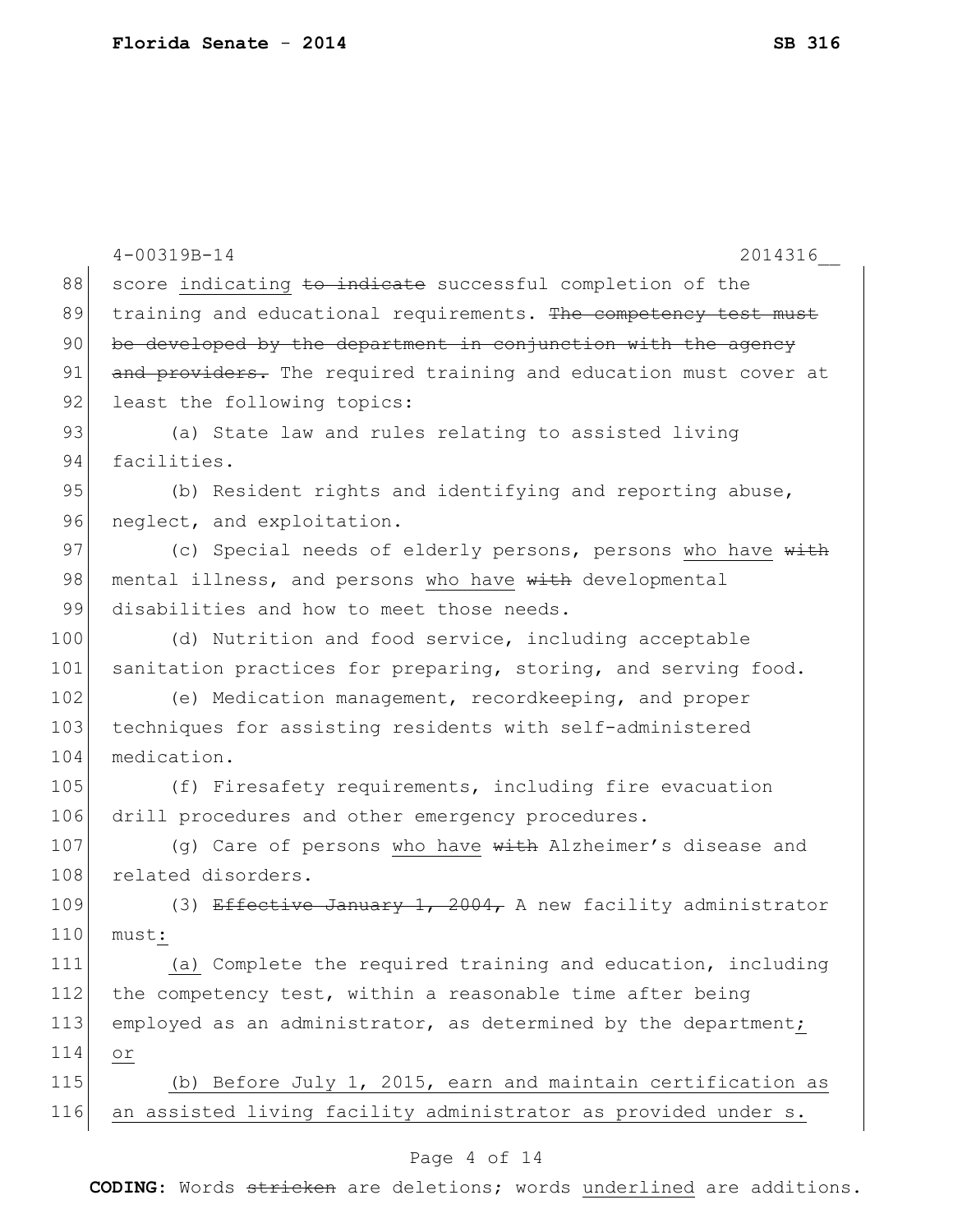|     | $4 - 00319B - 14$<br>2014316                                     |
|-----|------------------------------------------------------------------|
| 117 | 429.55.                                                          |
| 118 |                                                                  |
| 119 | Failure to meet the requirements of this subsection do so is a   |
| 120 | violation of this part and subjects the violator to an           |
| 121 | administrative fine as prescribed in s. 429.19. An administrator |
| 122 | Administrators licensed under in accordance with part II of      |
| 123 | chapter 468 is are exempt from this subsection requirement.      |
| 124 | Other licensed professionals may be exempted, as determined by   |
| 125 | the department by rule.                                          |
| 126 | (4) An administrator is Administrators are required to           |
| 127 | participate in continuing education for a minimum of 12 contact  |
| 128 | hours every 2 years.                                             |
| 129 | (5) Staff involved with the management of medications and        |
| 130 | assisting with the self-administration of medications under s.   |
| 131 | 429.256 must complete a minimum of 4 additional hours of         |
| 132 | training provided by a registered nurse, licensed pharmacist, or |
| 133 | department staff. The department shall establish by rule the     |
| 134 | minimum requirements of this additional training.                |
| 135 | (6) Other facility staff shall participate in training           |
| 136 | relevant to their respective job duties as specified by rule of  |
| 137 | the department.                                                  |
| 138 | (7) If the department or the agency determines that there        |
| 139 | is a need for are problems in a facility that could be reduced   |
| 140 | through specific staff training or education beyond that already |
| 141 | required under this section for personal care staff of a         |
| 142 | facility, the department or the agency may require, and provide, |
| 143 | or cause to be provided, such the training or education of any   |
| 144 | personal care staff in the facility. This subsection does not    |
| 145 | apply to an assisted living facility administrator certified     |
|     |                                                                  |

# Page 5 of 14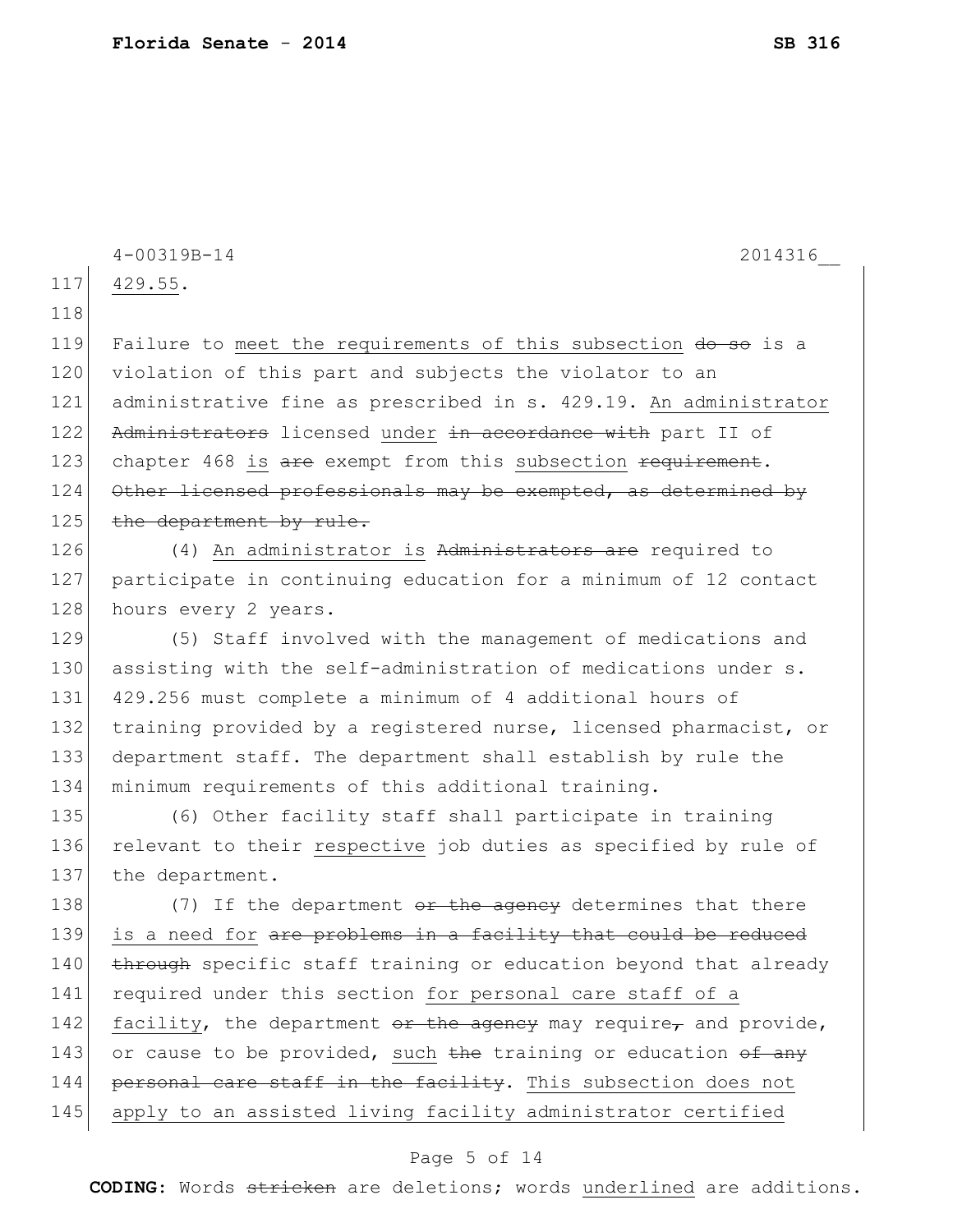4-00319B-14 2014316\_\_

146 under s. 429.55.

147 (8) The department shall adopt rules related to these 148 training requirements $\tau$  and the competency test as required under 149 this section, necessary procedures, and competency test fees, 150 and shall adopt or contract with another entity to develop a 151 curriculum, which shall serve as the be used as the minimum core 152 training requirements. The department shall consult with 153 representatives of stakeholder associations and agencies in the 154 development of the curriculum.

155 (9) The training required under by this section must shall 156 be conducted by a person persons registered with the department 157 who has demonstrated as having the requisite experience and 158 credentials to conduct the training. A person seeking to 159 register as a trainer must provide the department with proof of 160 completion of the minimum core training education requirements, 161 successful passage of the competency test established under this 162 section, and proof of compliance with the continuing education 163 requirement in subsection (4).

164 (10) A person seeking to register as a trainer must also:

 (a) Provide proof of completion of a 4-year degree from an accredited college or university and must have worked in a management position in an assisted living facility for 3 years 168 after being core certified;

169 (b) Have worked in a management position in an assisted 170 living facility for 5 years after being core certified and have 171 1 year of teaching experience as an educator or staff trainer 172 for persons who work in assisted living facilities or other 173 long-term care settings;

174 (c) Have been previously employed as a core trainer for the

### Page 6 of 14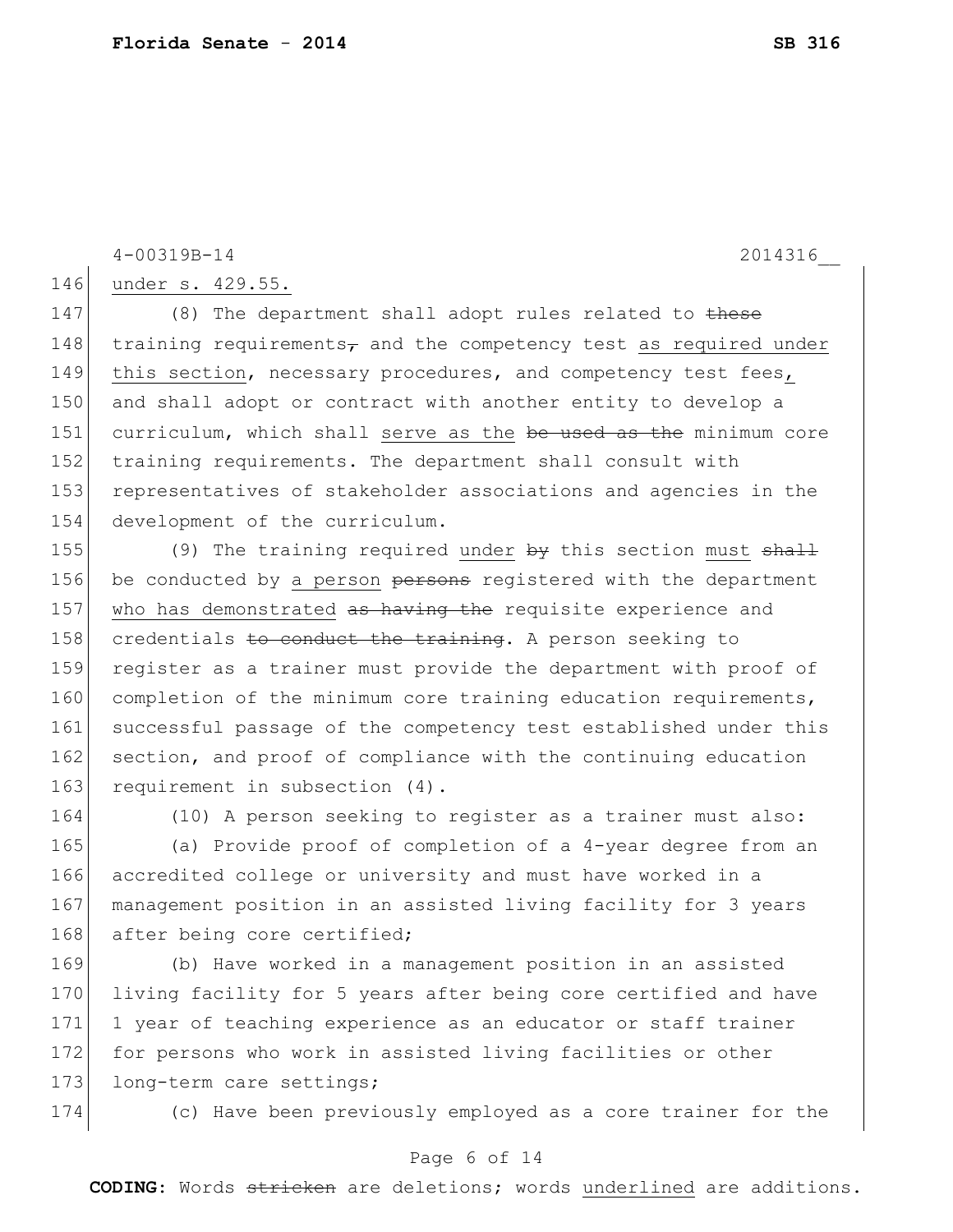|     | $4 - 00319B - 14$<br>2014316                                          |
|-----|-----------------------------------------------------------------------|
| 175 | department; or                                                        |
| 176 | (d) Meet other qualification criteria as defined by                   |
| 177 | department rule in rule, which the department is authorized to        |
| 178 | adopt.                                                                |
| 179 | (11) The department may $shall$ adopt rules establishing $\pm \sigma$ |
| 180 | establish trainer registration requirements for staff training.       |
| 181 | Section 3. Effective July 1, 2015, section 429.52, Florida            |
| 182 | Statutes, as amended by this act, is amended to read:                 |
| 183 | 429.52 Staff training and educational programs; core                  |
| 184 | educational requirement.-                                             |
| 185 | (1) Administrators and other Assisted living facility staff           |
| 186 | must meet minimum training and education requirements                 |
| 187 | established by the Department of Elderly Affairs by rule. This        |
| 188 | training and education is intended to assist facilities to            |
| 189 | appropriately respond to the needs of residents, to maintain          |
| 190 | resident care and facility standards, and to meet licensure           |
| 191 | requirements. Effective July 1, 2015, administrators must meet        |
| 192 | the minimum training and education requirements established           |
| 193 | under s. 429.55.                                                      |
| 194 | (2) The department, in conjunction with the agency and                |
| 195 | providers, shall develop a competency test. The department shall      |
| 196 | determine the minimum required score indicating successful            |
| 197 | completion of the training and educational requirements. The          |
| 198 | required training and education must cover at least the               |
| 199 | following topics:                                                     |
| 200 | (a) State law and rules relating to assisted living                   |
| 201 | facilities.                                                           |
| 202 | (b) Resident rights and identifying and reporting abuse,              |
| 203 | neglect, and exploitation.                                            |

# Page 7 of 14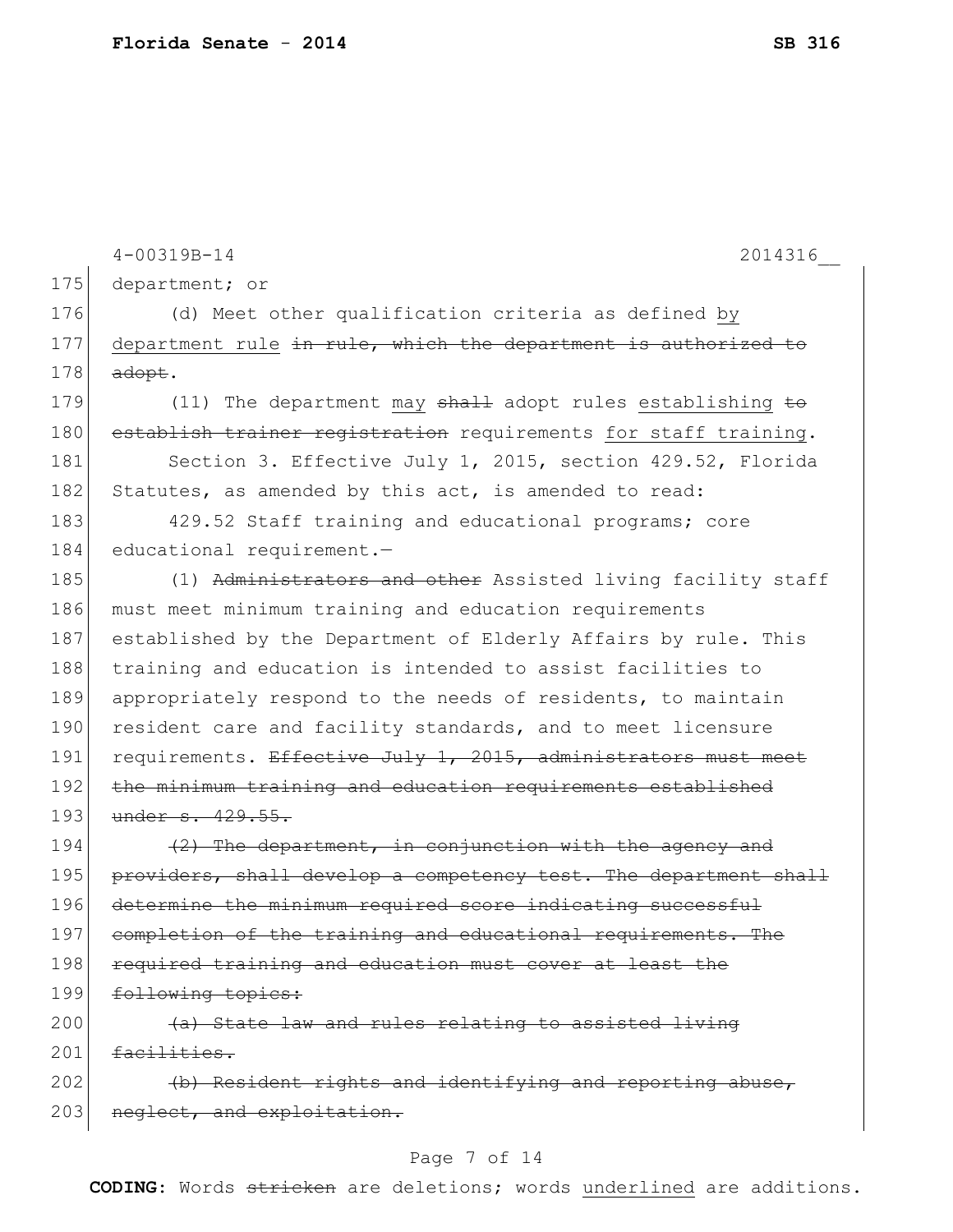|     | $4 - 00319B - 14$<br>2014316                                     |
|-----|------------------------------------------------------------------|
| 204 | (c) Special needs of elderly persons, persons who have           |
| 205 | mental illness, and persons who have developmental disabilities  |
| 206 | and how to meet those needs.                                     |
| 207 | (d) Nutrition and food service, including acceptable             |
| 208 | sanitation practices for preparing, storing, and serving food.   |
| 209 | (e) Medication management, recordkeeping, and proper             |
| 210 | techniques for assisting residents with self-administered        |
| 211 | medication.                                                      |
| 212 | (f) Firesafety requirements, including fire evacuation           |
| 213 | drill procedures and other emergency procedures.                 |
| 214 | (g) Care of persons who have Alzheimer's disease and             |
| 215 | related disorders.                                               |
| 216 | (3) A new facility administrator must:                           |
| 217 | (a) Complete the required training and education, including      |
| 218 | the competency test, within a reasonable time after being        |
| 219 | employed as an administrator, as determined by the department;   |
| 220 | $\Theta$ $\mathbf{r}$                                            |
| 221 | (b) Before July 1, 2015, earn and maintain certification as      |
| 222 | an assisted living facility administrator as provided under s.   |
| 223 | 429.55.                                                          |
| 224 |                                                                  |
| 225 | Failure to meet the requirements of this subsection is a         |
| 226 | violation of this part and subjects the violator to an           |
| 227 | administrative fine as prescribed in s. 429.19. An administrator |
| 228 | licensed under part II of chapter 468 is exempt from this        |
| 229 | subsection.                                                      |
| 230 | (4) An administrator is required to participate in               |
| 231 | continuing education for a minimum of 12 contact hours every 2   |
| 232 | vears.                                                           |

# Page 8 of 14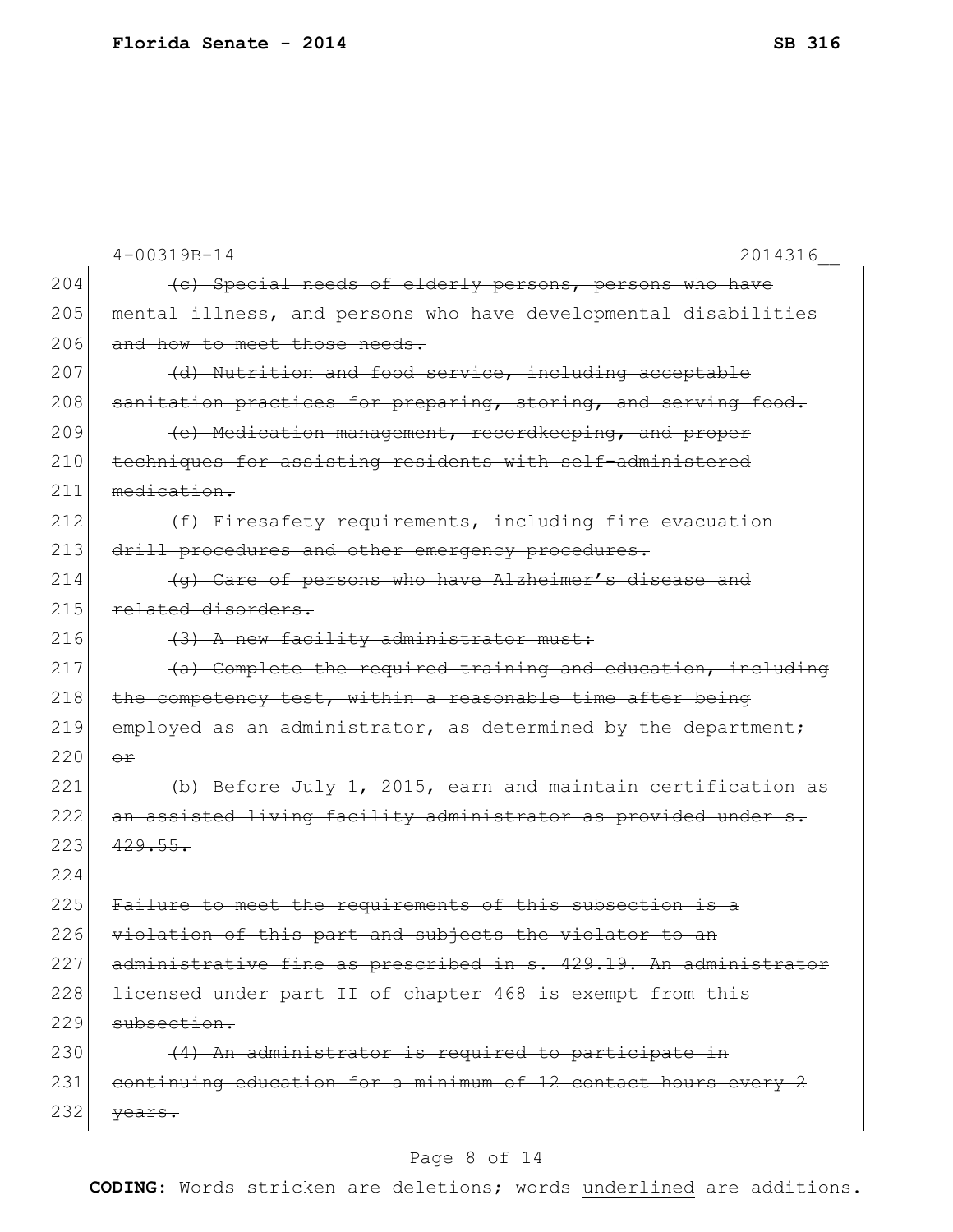```
4-00319B-14 2014316__
233 (2)(2) (3) Staff involved with the management of medications
234 and assisting with the self-administration of medications under 
235 \vert s. 429.256 must complete a minimum of 4 additional hours of
236 training provided by a registered nurse, licensed pharmacist, or
237 department staff. The department shall establish by rule the 
238 minimum requirements of this additional training.
239 (3) (6) Other facility staff shall participate in training
240 relevant to their respective job duties as specified by rule of
241 the department.
242 (4) (7) If the department determines that there is a need
243 for specific staff training or education beyond that already
244 required under this section for personal care staff of a
245 facility, the department may require and provide, or cause to be
246 provided, such training or education. This subsection does not
247 apply to an assisted living facility administrator certified
248 under s. 429.55.
249 (8) The department shall adopt rules related to these
250 training requirements, and the competency test as required under
251 this section, necessary procedures, and competency test fees,
252 and shall adopt or contract with another entity to develop a
253 curriculum, which shall serve as the be used as the minimum core 
254 training requirements. The department shall consult with
255 representatives of stakeholder associations and agencies in the
256 development of the curriculum.
257 (9) The training required under this section must be
258 conducted by a person registered with the department who has
259 demonstrated requisite experience and credentials. A person
```
260 seeking to register as a trainer must provide the department 261 with proof of completion of the minimum core training education

### Page 9 of 14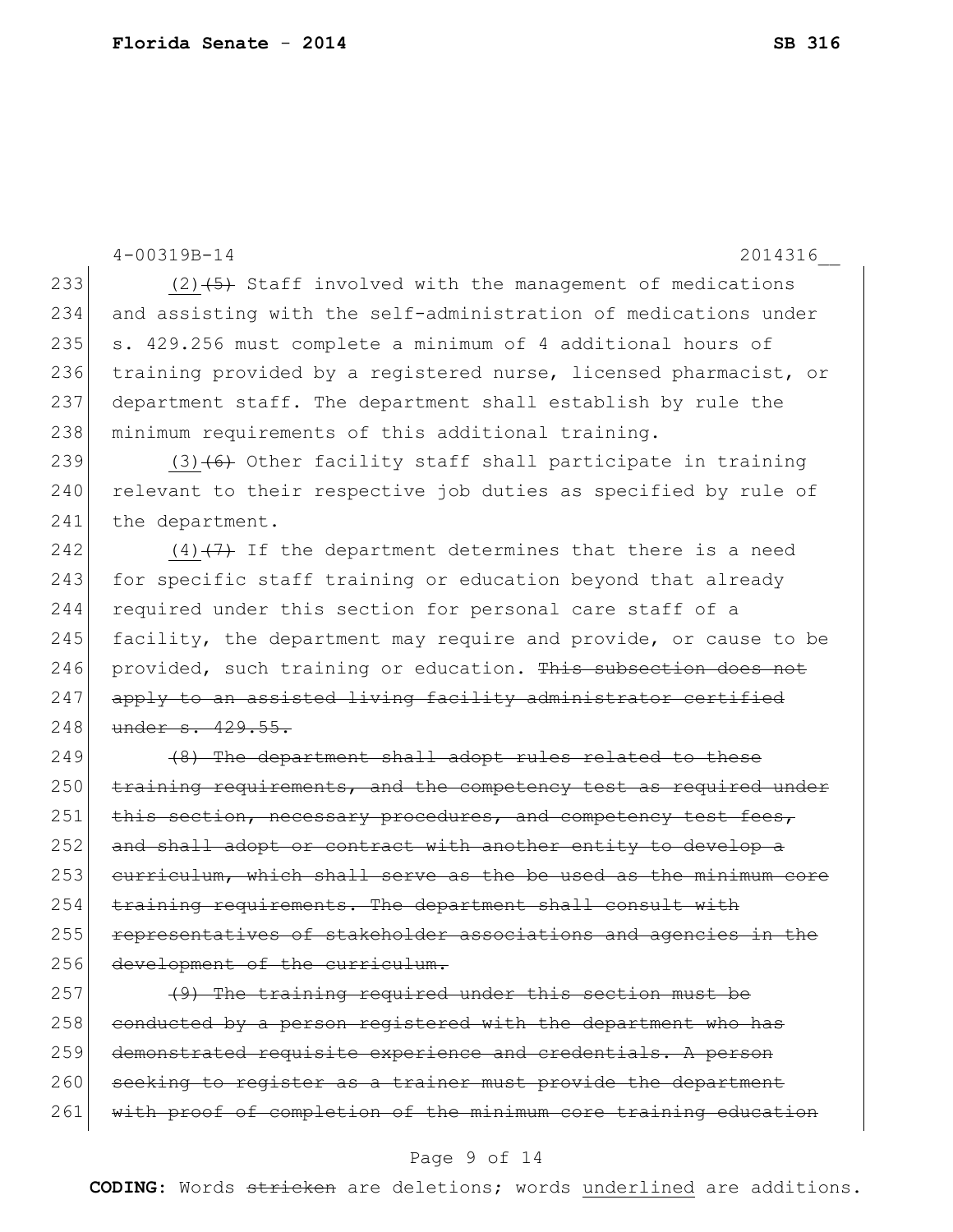|     | $4 - 00319B - 14$<br>2014316                                     |
|-----|------------------------------------------------------------------|
| 262 | requirements, successful passage of the competency test          |
| 263 | established under this section, and proof of compliance with the |
| 264 | continuing education requirement in subsection (4).              |
| 265 | (10) A person seeking to register as a trainer must also:        |
| 266 | (a) Provide proof of completion of a 4-year degree from an       |
| 267 | accredited college or university and must have worked in a       |
| 268 | management position in an assisted living facility for 3 years   |
| 269 | after being core certified;                                      |
| 270 | (b) Have worked in a management position in an assisted          |
| 271 | living facility for 5 years after being core certified and have  |
| 272 | 1 year of teaching experience as an educator or staff trainer    |
| 273 | for persons who work in assisted living facilities or other      |
| 274 | long-term care settings;                                         |
| 275 | (c) Have been previously employed as a core trainer for the      |
| 276 | department; or                                                   |
| 277 | (d) Meet other qualification criteria as defined by              |
| 278 | department rule.                                                 |
| 279 | $(5)$ $(11)$ The department may adopt rules establishing         |
| 280 | requirements for staff training.                                 |
| 281 | Section 4. Section 429.55, Florida Statutes, is created to       |
| 282 | read:                                                            |
| 283 | 429.55 Assisted living facility administrator                    |
| 284 | certification.-                                                  |
| 285 | (1) LEGISLATIVE INTENT. - It is the intent of the Legislature    |
| 286 | that an assisted living facility administrator earn and maintain |
| 287 | professional certification from a third-party credentialing      |
| 288 | entity approved by the Department of Elderly Affairs. The        |
| 289 | Legislature further intends that certification ensures that an   |
| 290 | administrator has the competencies necessary to appropriately    |

# Page 10 of 14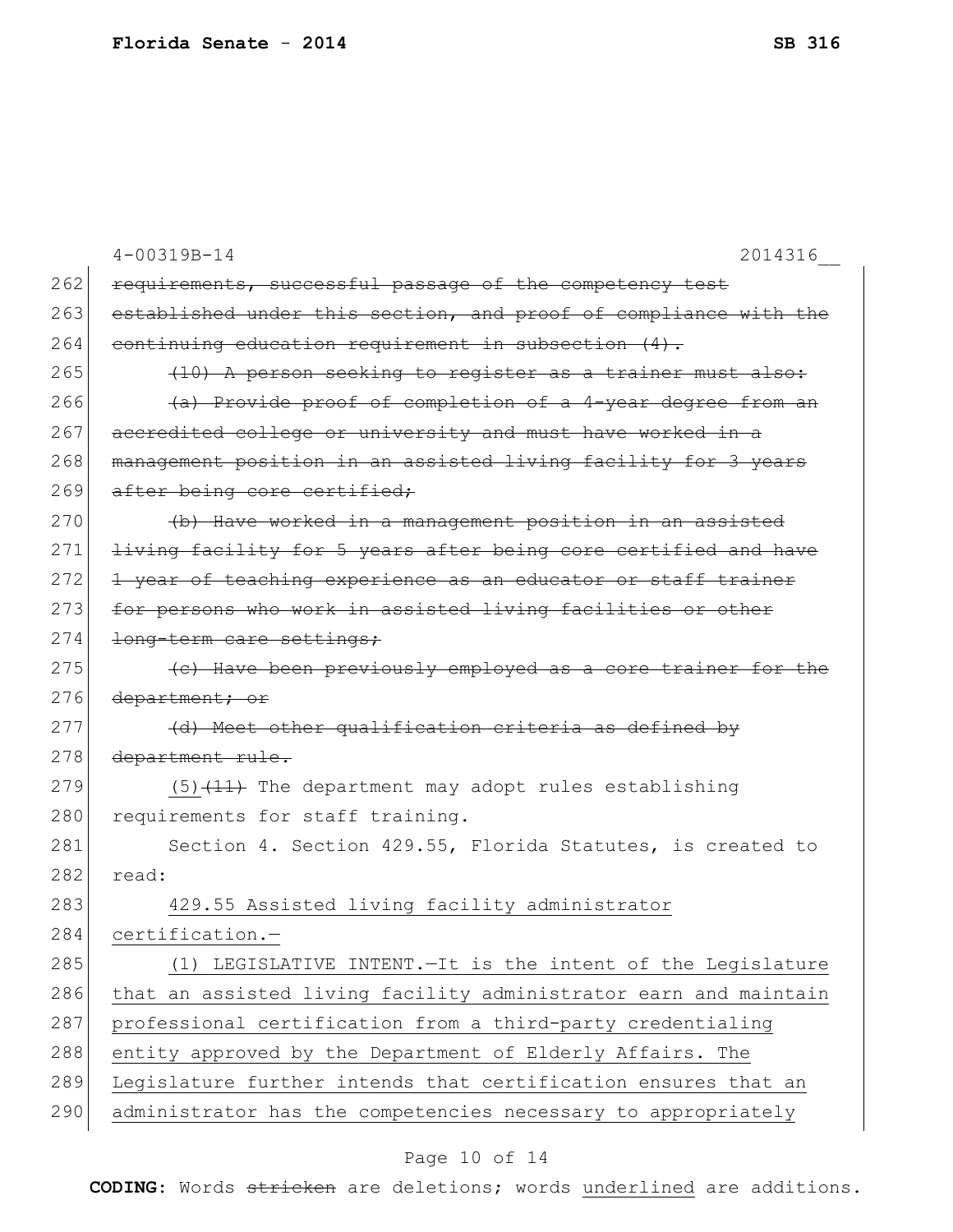|     | $4 - 00319B - 14$<br>2014316                                     |
|-----|------------------------------------------------------------------|
| 291 | respond to the needs of residents, to maintain resident care and |
| 292 | facility standards, and to meet facility licensure requirements. |
| 293 | The Legislature recognizes professional certification by a       |
| 294 | nationally recognized professional credentialing organization as |
| 295 | an equivalent alternative to a state-run licensure program and,  |
| 296 | therefore, intends that certification pursuant to this section   |
| 297 | is sufficient as an acceptable alternative to licensure.         |
| 298 | (2) DEFINITIONS. As used in this section, the term:              |
| 299 | (a) "Assisted living facility administrator certification"       |
| 300 | or "administrator certification" means a professional credential |
| 301 | awarded by a department-approved third-party credentialing       |
| 302 | entity to a person who meets core competency requirements in     |
| 303 | assisted living facility practice areas.                         |
| 304 | (b) "Core competency" means the minimum knowledge and            |
| 305 | skills necessary to carry out work responsibilities.             |
| 306 | (c) "Nonprofit organization" means an organization that is       |
| 307 | exempt from federal income tax under $s. 501(c)$ (6) of the      |
| 308 | Internal Revenue Code.                                           |
| 309 | (d) "Third-party credentialing entity" or "credentialing         |
| 310 | entity" means a nonprofit organization that develops and         |
| 311 | administers professional certification programs according to     |
| 312 | nationally recognized certification and psychometric standards.  |
| 313 | (3) THIRD-PARTY CREDENTIALING ENTITIES.-                         |
| 314 | (a) The department shall approve one or more third-party         |
| 315 | credentialing entities for the purpose of developing and         |
| 316 | administering a professional credentialing program for           |
| 317 | administrators. Within 90 days after receiving documentation     |
| 318 | from a credentialing entity, the department shall approve a      |
| 319 | credentialing entity that demonstrates compliance with the       |

# Page 11 of 14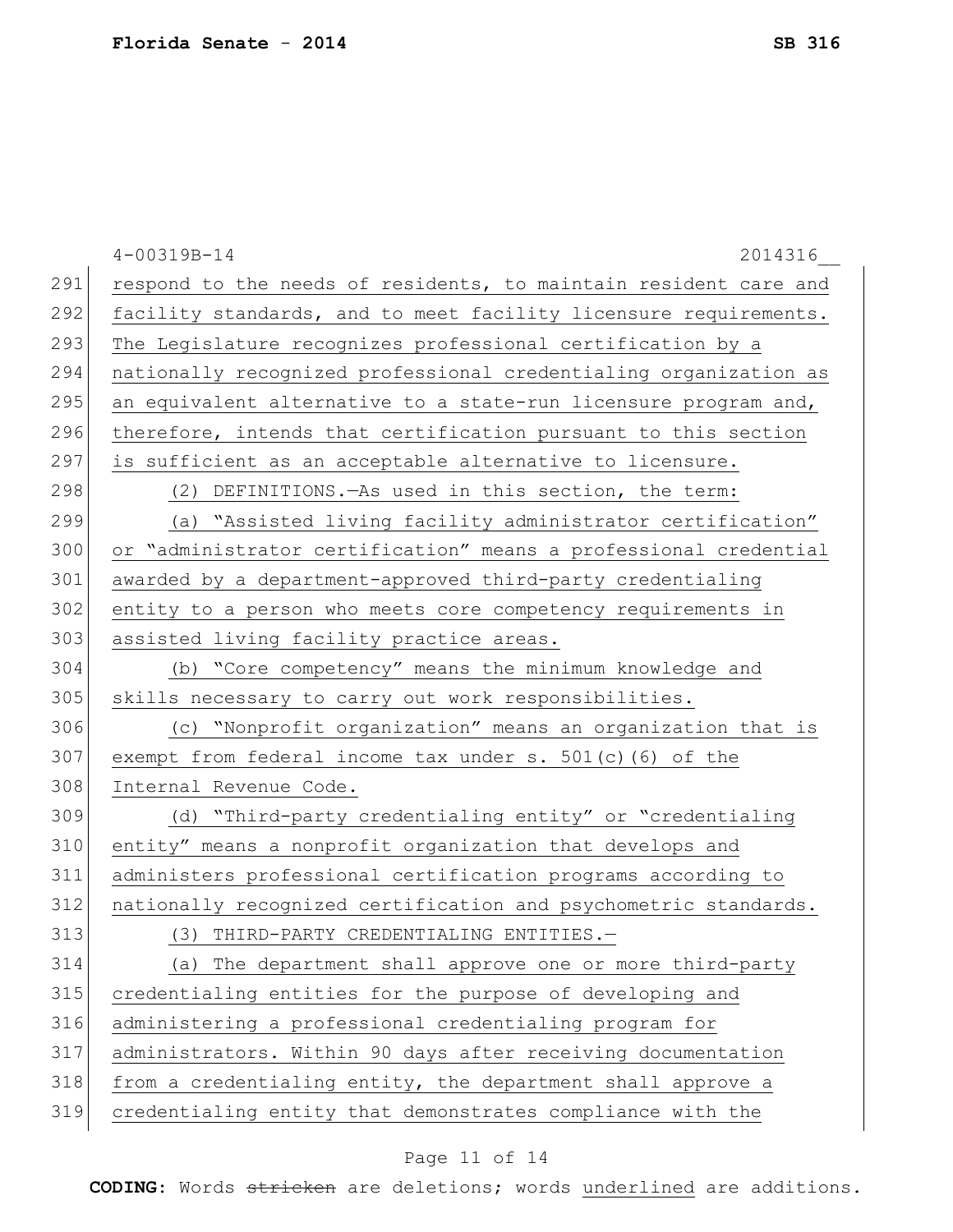|     | $4 - 00319B - 14$<br>2014316                                     |
|-----|------------------------------------------------------------------|
| 320 | following minimum standards:                                     |
| 321 | 1. Establishment of assisted living facility administrator       |
| 322 | core competencies, certification standards, testing instruments, |
| 323 | and recertification according to nationally recognized           |
| 324 | certification and psychometric standards.                        |
| 325 | 2. Establishment of a process to administer the                  |
| 326 | certification application, award, and maintenance processes.     |
| 327 | 3. Demonstrated ability to administer a professional code        |
| 328 | of ethics and a disciplinary process that applies to all         |
| 329 | certified persons.                                               |
| 330 | 4. Establishment of, and ability to maintain, a publicly         |
| 331 | accessible Internet-based database that contains information on  |
| 332 | each person who applies for and holds certification, including,  |
| 333 | but not limited to, the person's first and last name,            |
| 334 | certification status, and ethical or disciplinary history.       |
| 335 | 5. Demonstrated ability to administer biennial continuing        |
| 336 | education and certification renewal requirements.                |
| 337 | 6. Demonstrated ability to administer an education provider      |
| 338 | program to approve training entities that are qualified to       |
| 339 | provide precertification training to applicants and continuing   |
| 340 | education opportunities to certified professionals.              |
| 341 | (b) To avoid a conflict of interest, a credentialing entity      |
| 342 | or its affiliate may not deliver training to an applicant or     |
| 343 | continuing education to a certificate holder.                    |
| 344 | (c) An individual adversely affected by the decision of a        |
| 345 | department-approved credentialing entity to deny initial         |
| 346 | certification or take adverse action on continued certification  |
| 347 | may appeal such action to the department for final               |
| 348 | determination.                                                   |

# Page 12 of 14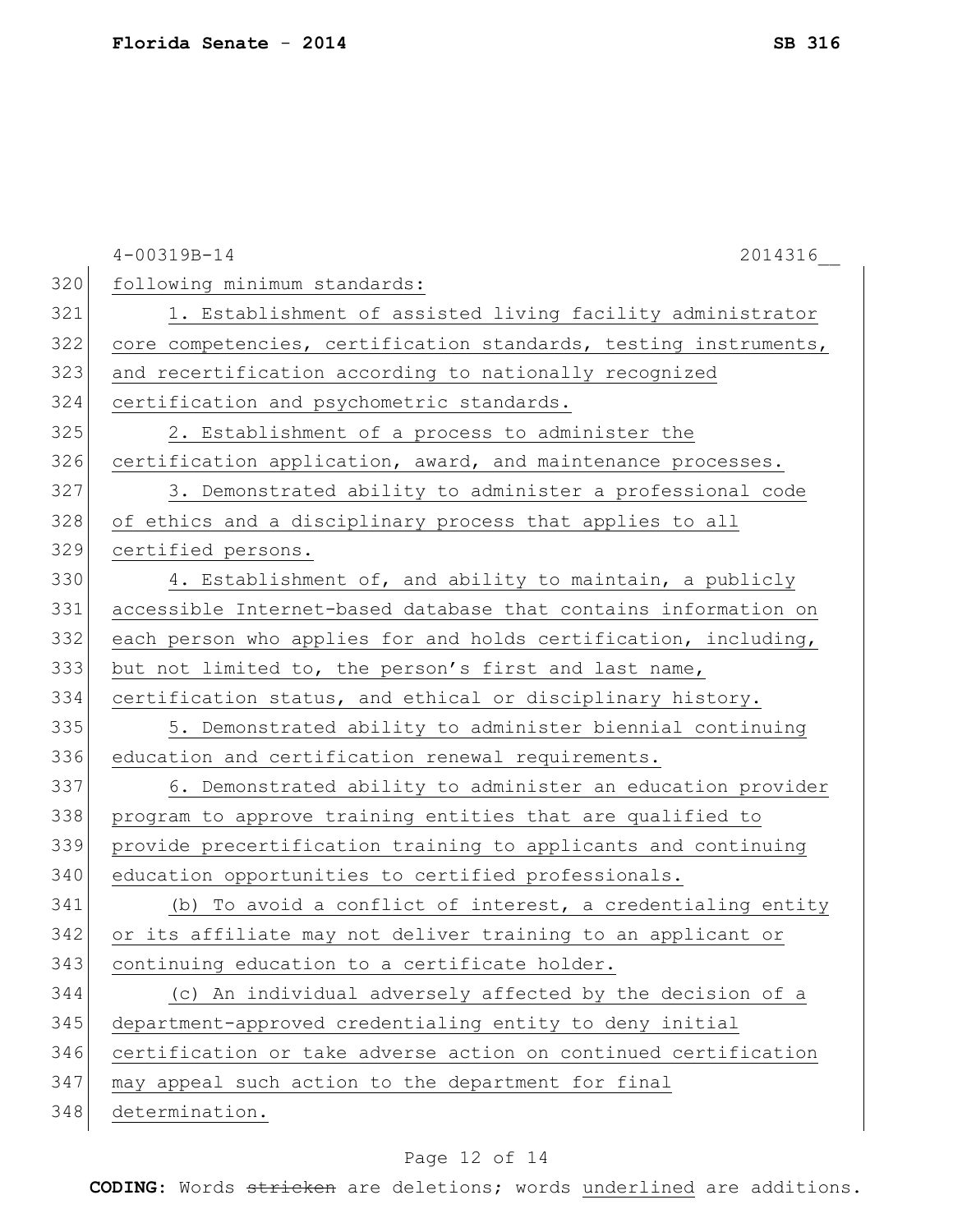|     | $4 - 00319B - 14$<br>2014316                                     |
|-----|------------------------------------------------------------------|
| 349 | (4) ASSISTED LIVING FACILITY ADMINISTRATOR CERTIFICATION         |
| 350 | REQUIRED.-Effective July 1, 2015, an assisted living facility    |
| 351 | administrator must be certified by a credentialing entity that   |
| 352 | is approved by the department under this section. An assisted    |
| 353 | living facility licensee that fails to employ a certified        |
| 354 | administrator threatens the physical and emotional health and    |
| 355 | safety of residents and is subject to an administrative fine as  |
| 356 | provided in s. 429.19. This subsection does not apply to an      |
| 357 | administrator licensed under part II of chapter 468.             |
| 358 | (5) GRANDFATHER CLAUSE. - A credentialing entity that is         |
| 359 | approved by the department shall establish a process, at no cost |
| 360 | to the department or the person, to certify a person who:        |
| 361 | (a) Is employed as an assisted living facility                   |
| 362 | administrator and is in compliance with the requirements in s.   |
| 363 | 429.52, including continuing education requirements in place     |
| 364 | before July 1, 2015; or                                          |
| 365 | (b) Before July 1, 2015, completed the required training as      |
| 366 | an administrator, including the competency test and continuing   |
| 367 | education requirements established under s. 429.52.              |
| 368 | (c) This subsection shall stand repealed on October 1,           |
| 369 | 2015.                                                            |
| 370 | (6) CORE COMPETENCIES. - A credentialing entity that is          |
| 371 | approved by the department shall establish the core competencies |
| 372 | for assisted living facility administrators according to         |
| 373 | nationally recognized certification and psychometric standards.  |
| 374 | (7) CERTIFICATION PROGRAM REQUIREMENTS. - A certification        |
| 375 | program of a department-approved credentialing entity must:      |
| 376 | (a) Be established according to nationally recognized            |
| 377 | certification and psychometric standards.                        |

# Page 13 of 14